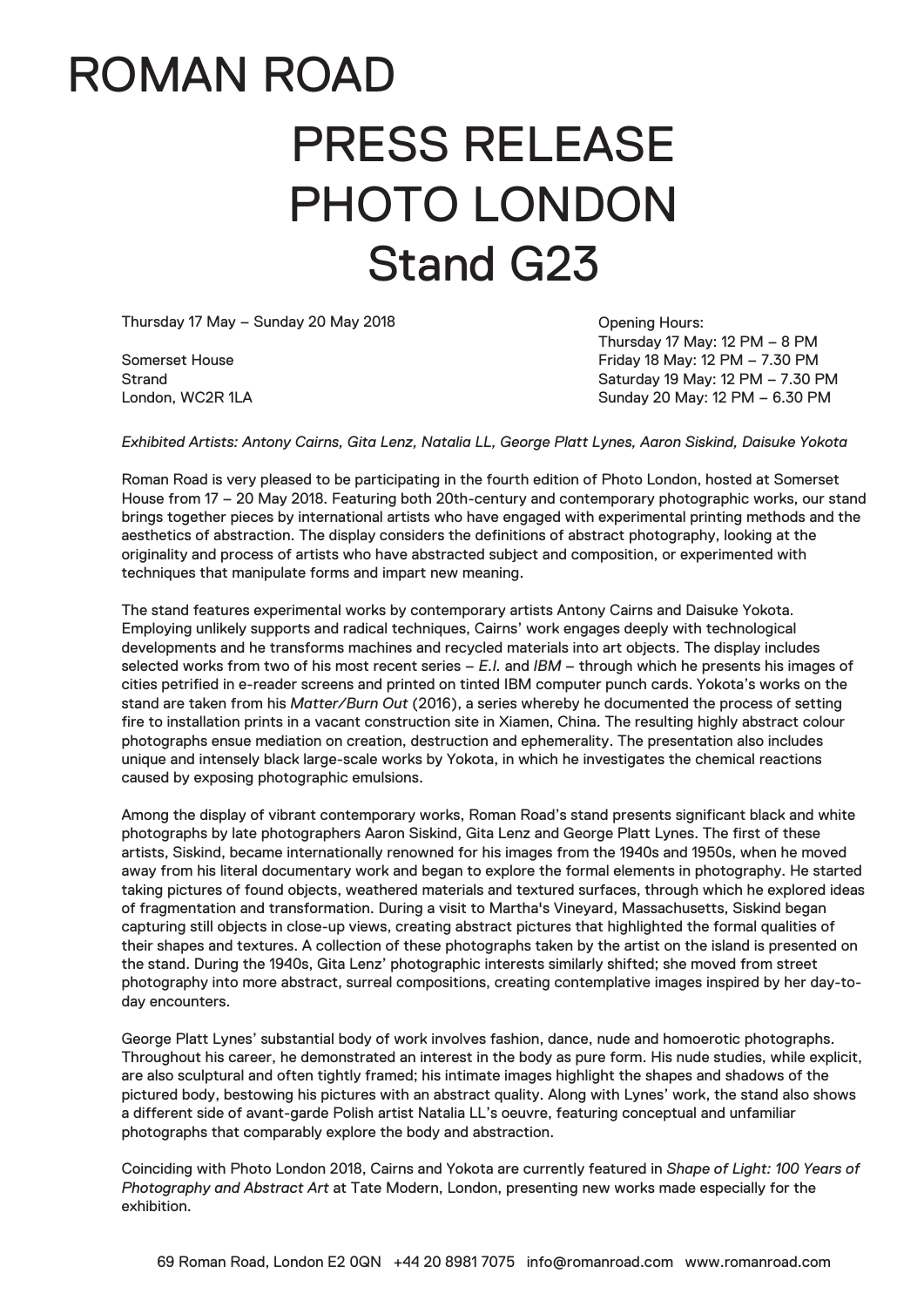# ROMAN ROAD

#### ABOUT ROMAN ROAD

Roman Road was founded in 2013 by Marisa Bellani and initially began as a project space. The peculiarity of the premises has had a direct impact on the gallery's programme since its beginning. Tall and with a small footprint, the space led the director to challenge artists to employ the architectural elements in order to develop or restructure a body of work. Artists have frequently been asked to use the exhibition as a medium and have managed to transform the gallery room into a unique work of art. In 2014, the building underwent refurbishment to instate an additional private viewing space that gathers varied works by the gallery's represented artists, which are viewable by appointment. Since completing this renovation in 2015, Roman Road has established a qualitative programme, including participations at art fairs, and has seen its represented artists become internationally recognised by institutions and collectors.

For all press enquiries, please contact Jennifer Angus, jennifer@romanroad.com or +44 20 8981 7075 For all other enquiries, please contact info@romanroad.com



Antony Cairns, *IBM LDN5\_51*, 2017. Inkjet on 27 green and blue computer punch cards assembled and mounted on archival cardboard with archival glue, 74.7 x 56.1 cm, unique. Courtesy of Roman Road and the artist. © Antony Cairns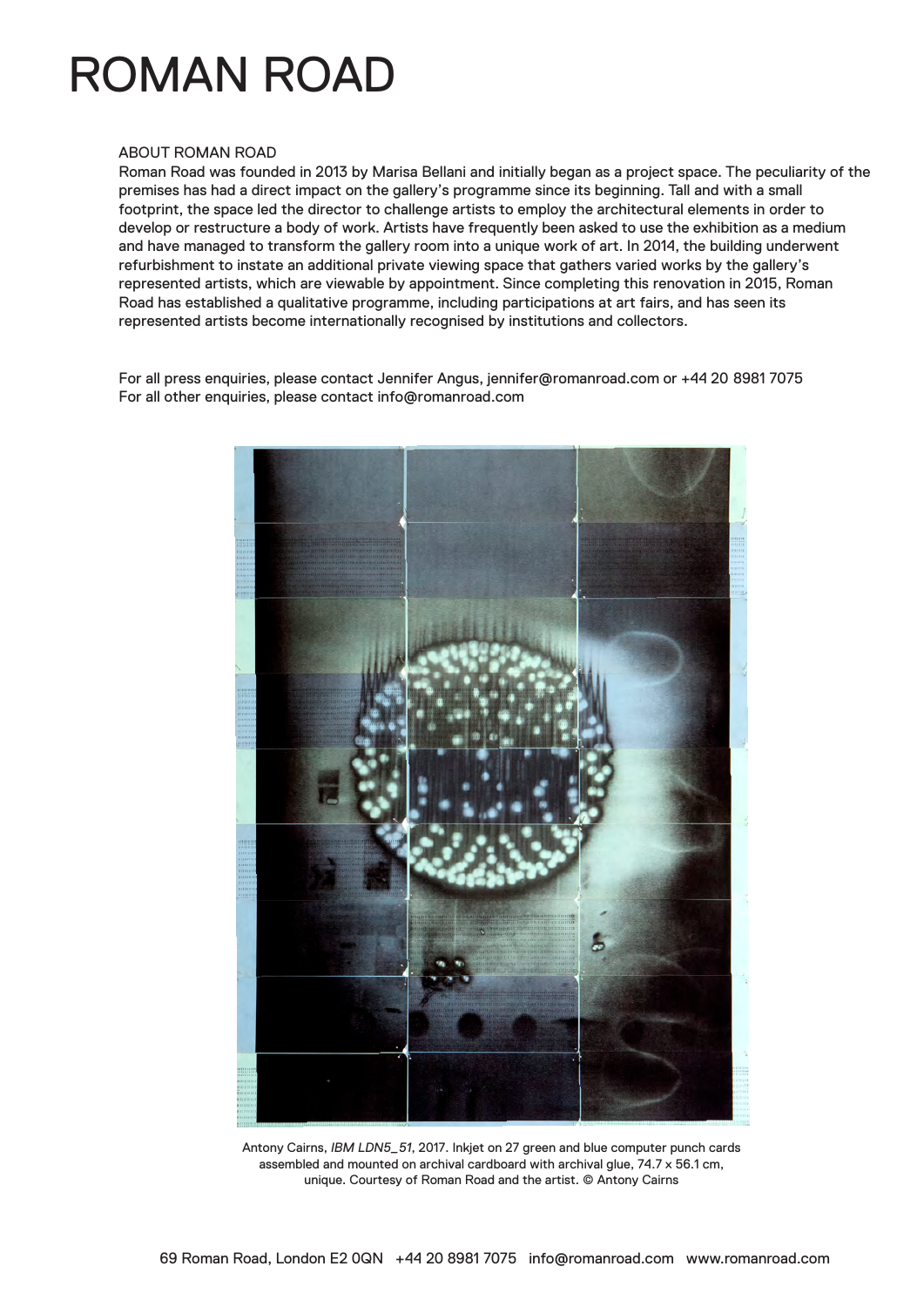### ROMAN ROAD

### ABOUT THE ARTISTS

Antony Cairns (b.1980, London) works across photography, installation and sculpture. He studied photography at the London College of Printing, graduating in 2002 with first class honours. He was awarded the 2015 Hariban Award and received the Images Vevey Special Jury Prize in 2017. Recent exhibitions include: *TYO2- LDN4* at Roman Road, London (2017); *A Matter of Memory: Photography as Object in the Digital Age* at George Eastman Museum, New York (2016); and *LA-LV / LDN Process* at SferaExhibition, Kyoto, Japan, as part of KYOTOGRAPHIE 2016. A new installation by Cairns is currently featured in *Shape of Light: 100 Years of Photography and Abstract Art* at Tate Modern, London, and he is also participating in *London Nights* at the Museum of London. His work is held in a number of important British and European collections and was also recently acquired by George Eastman Museum, New York.

Gita Lenz (b.1910–2011) was an American photographer whose work, ranging from New York street photography to Abstract Expressionism, probed the realms of the surreal and process-based art. In the 1950s, her work was presented in two seminal photography exhibitions curated by Edward Steichen for the Museum of Modern Art (MoMA): *Abstraction in Photography* (1951) and *Family of Man* (1955). She was also featured in the three-person show *The Third Eye* (1952) at the Brooklyn Museum of Art, alongside John Reed and Don Normark. Lenz' work has more recently been receiving new recognition; in 2010, Candela Books published a first monograph *Gita Lenz: Photographs* in conjunction with an exhibition of her vintage prints at Gitterman Gallery in New York.

Natalia LL (b.1937, Żywiec) is a Polish artist working in photography, video art, performance and installation. From 1957-1963, she studied at the PWSSP (known today as the Academy of Fine Arts) in Wrocław, where she completed her MSc degree. Her work has been featured in international exhibitions and institutions, including in *The EY Exhibition: The World Goes Pop* at Tate Modern from late 2015 to early 2016. In 2017, she had a retrospective exhibition titled *Sum ergo sum* at the Centrum Sztuki Współczesnej in Toruń, Poland. Natalia LL's work is held in collections worldwide, including at the International Center of Photography, New York, USA; Museum of Contemporary Art, Kraków, Poland; Musée National d'Art Moderne, Paris, France; and MUMOK, Vienna, Austria.

George Platt Lynes (b.1907-1955) was a largely self-taught fashion and commercial photographer. In 1932, he had his first solo exhibition at Leggett Gallery in New York, followed by a two-man show with Walker Evans at Julien Levy Gallery. Lynes opened his own New York studio in 1933 and collaborated with high-profile fashion magazines, including Vogue and Harper's Bazaar. In 1936, his work was included in *Fantastic Art, Dada, Surrealism* at MoMA, New York, and was also later presented in the museum's seminal exhibition *Abstraction in Photography* (1951), curated by Edward Steichen. Lynes' works are included in institutional collections, including at Musée des beaux-arts du Canada (MBAC), Ottawa; Musée d'Art Moderne et Contemporain de Strasbourg (MAMCS), Strasbourg; and Los Angeles County Museum of Art (LACMA), Los Angeles.

Aaron Siskind (b.1903-1991) graduated from the City College of New York in 1926. He became interested in photography in the 1930s and joined the New York Photo League where he began his career as a social documentary photographer. In the 1940s, his imagery shifted to abstract photography, for which he is best known. From 1947-1953, Siskind regularly exhibited his works at Charles Egan Gallery in New York alongside eminent painters of the time. In 1965, he had a solo exhibition titled *Siskind Recently* at the MoMA's Edward Steichen Photography Center. Recent posthumous exhibitions include: *Abstract Expressionism*, Guggenheim Museum Bilbao, Spain (2017); *Performing for the Camera*, Tate Modern, London (2016); and *The Pure Products of America Go Crazy*, Center for Creative Photography, Tucson (2015). Siskind's work is held in many museum collections, including the Art Institute of Chicago; Getty Center, Los Angeles; Metropolitan Museum of Art, New York; Museum of Modern Art Tokyo; and the Smithsonian American Art Museum, Washington D.C.